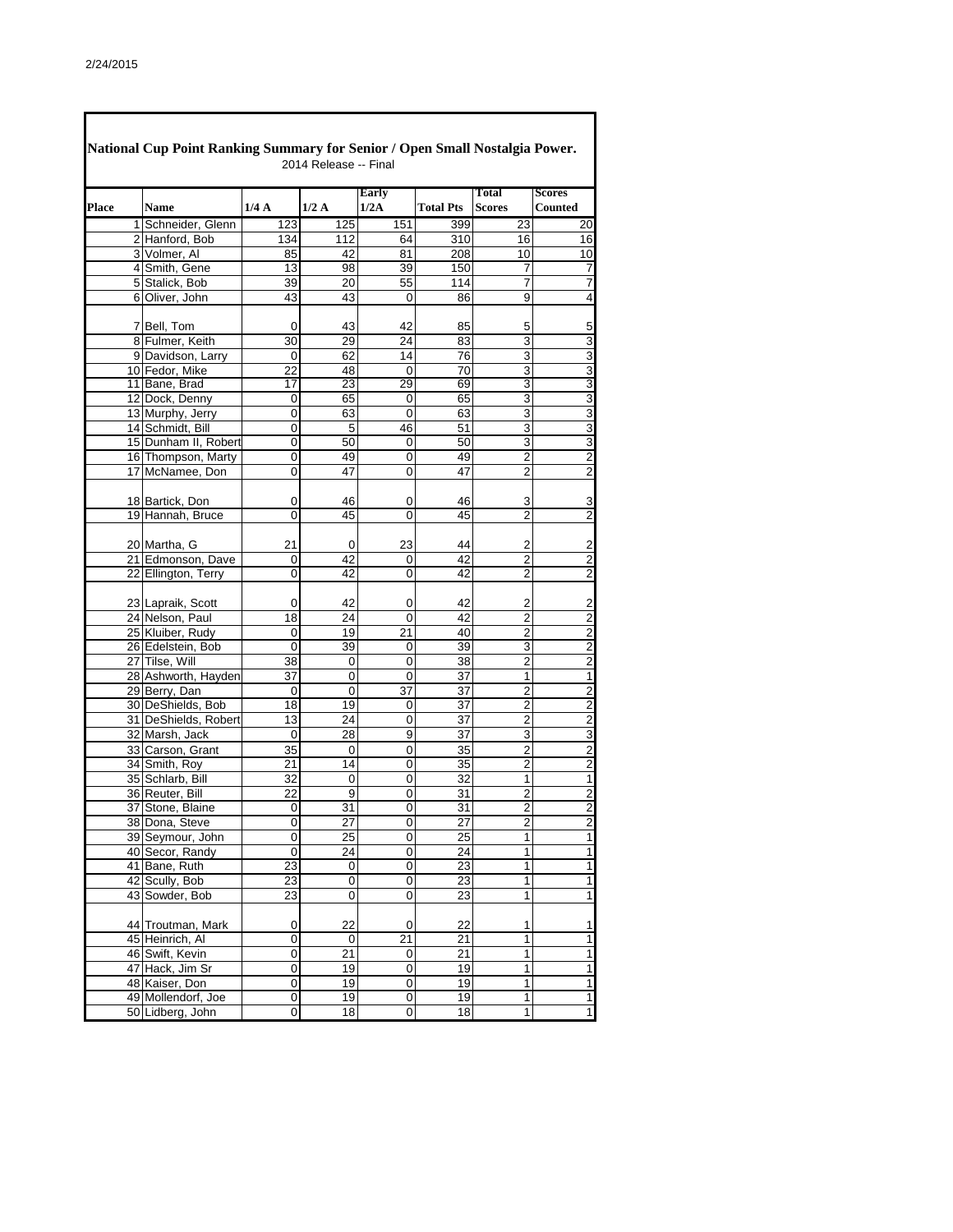|              | National Cup Point Ranking Summary for Senior / Open Big Nostalgia Power. |                  |                      | 2014 Release -- Final   |                       |                                    |                                 |
|--------------|---------------------------------------------------------------------------|------------------|----------------------|-------------------------|-----------------------|------------------------------------|---------------------------------|
| <b>Place</b> | Name                                                                      | A                | B                    | $\overline{c}$          | <b>Total Pts</b>      | <b>Total Scores</b>                | <b>Scores</b><br><b>Counted</b> |
|              | 1 Schneider, Glenn                                                        | 136              | 155                  | 148                     | 439                   | 25                                 | 21                              |
|              | 2 Wicks, Gene                                                             | 59               | 55                   | 81                      | 195                   | 11                                 | 10                              |
|              | 3 Smith, Gene                                                             | 60               | 24                   | 84                      | 168                   | 8                                  | 8                               |
|              | 4 Marsh, Jack                                                             | 7                | 81                   | 74                      | 162                   | 9                                  | 9                               |
|              | 5 Hanford, Bob                                                            | 100              | 30                   | $\overline{20}$         | 150                   | 8                                  | 8                               |
|              | 6 Kaiser, Don                                                             | 63               | 49                   | 25                      | 137                   | 8                                  | 8                               |
|              | 7 Thomas, Ron                                                             | 38               | 43                   | 45                      | 126                   | 8                                  | 7                               |
|              | 8 Dunham II, Robert                                                       | 31               | 0                    | 79                      | 110                   | 6                                  | 6                               |
|              | 9 Harper, Charlie                                                         | 39               | 46                   | 17                      | 102                   | 5                                  | 5                               |
|              | 10 Dock, Denny                                                            | 38               | 38                   | 17                      | 93                    | $\overline{4}$                     | 4                               |
|              | 11 Sperzel, Hank                                                          | 71               | 0                    | $\overline{22}$         | 93                    | 4                                  | 4                               |
|              | 12 Fulmer, Keith                                                          | 53               | 23                   | 12                      | 88                    | $\overline{4}$                     | $\overline{4}$                  |
|              | 13 Sowder, Bob                                                            | 61               | 0                    | 23                      | 84                    | 3                                  | 3                               |
|              | 14 Davidson, Larry<br>15 Hannah, Bruce                                    | 55               | 28                   | 0                       | 83                    | 3<br>4                             | 3                               |
|              | 16 Smith, Roy                                                             | 83               | 0<br>21              | 0<br>0                  | 83                    | 4                                  | 4<br>4                          |
|              | 17 Bane, Brad                                                             | 60<br>26         | 21                   | 32                      | 81<br>79              | 3                                  | 3                               |
|              |                                                                           |                  |                      |                         |                       |                                    |                                 |
|              | 18 Nelson, Dick<br>19 Peel, Ray                                           | 49<br>0          | 0<br>20              | 15<br>43                | 64<br>63              | 3<br>$\overline{4}$                | 3<br>$\overline{3}$             |
|              | 20 McNamee, Don                                                           | 0                | 34                   | 27                      | 61                    | 5                                  | 4                               |
|              | 21 McBurnett, Ron                                                         | 19               | $\mathbf 0$          | 35                      | 54                    | 4                                  | 4                               |
|              | 22 Davis, Greg                                                            | 25               | 27                   | 0                       | 52                    | 4                                  | 4                               |
|              | 23 Dona, Steve                                                            | 37               | 9                    | 0                       | 46                    | 3                                  | 3                               |
|              | 24 Oliver, John                                                           | 42               | 0                    | 0                       | 42                    | 6                                  | $\overline{c}$                  |
|              | 25 Stalick, Bob                                                           | 0                | 42                   | 0                       | 42                    | 3                                  | 3                               |
|              | 26 Edelstein, Bob                                                         | 41               | 0                    | 0                       | 41                    | 3                                  | $\overline{c}$                  |
|              | 27 Lapraik, Scott                                                         | 9                | 32                   | 0                       | 41                    | 3                                  | 3                               |
|              | 28 Swift, Bill                                                            | 0                | 41                   | 0                       | 41                    | $\overline{2}$                     | $\overline{c}$                  |
|              | 29 Laprelle, Roger                                                        | 0                | $\mathbf 0$          | 40                      | 40                    | 3                                  | $\overline{2}$                  |
|              | 30 Buchele, Elvin                                                         | 26               | 13                   | $\overline{0}$          | 39                    | $\overline{3}$                     | 3                               |
|              | 31 Cron, Alvin                                                            | 23               | 16                   | 0                       | 39                    | 2                                  | $\overline{\mathbf{c}}$         |
|              | 32 Kaiser, Ken                                                            | 0                | 0                    | 38                      | 38                    | $\overline{2}$                     | $\overline{2}$                  |
|              | 33 Ghio, Walt                                                             | 35               | 0                    | 0                       | 35                    | $\overline{\mathbf{c}}$            | $\overline{\mathbf{c}}$         |
|              | 34 Vanderbeek, Bill                                                       | 0                | 18                   | 17                      | 35                    | $\boldsymbol{2}$<br>$\overline{2}$ | $\overline{2}$                  |
|              | 35 Martha, G<br>36 Blake, Simon                                           | 34               | 0                    | 0                       | 34                    |                                    | $\overline{\mathbf{c}}$         |
|              | 37 Ronney, Phil                                                           | 32<br>8          | 0<br>$\overline{23}$ | 0<br>0                  | 32<br>$\overline{31}$ | 2<br>3                             | $\overline{c}$<br>3             |
|              | 38 Suguine, Skeeter                                                       | 30               | 0                    | 0                       | 30                    | $\overline{2}$                     | $\overline{\mathbf{c}}$         |
|              | 39 Fedor, Mike                                                            | 23               | 0                    | 0                       | 23                    | $\mathbf{1}$                       | 1                               |
|              | 40 Kerger, Terry                                                          | 0                | 23                   | $\boldsymbol{0}$        | 23                    | $\mathbf{1}$                       | 1                               |
|              | 41 Swift, Kevin                                                           | $\overline{23}$  | $\pmb{0}$            | $\overline{0}$          | $\overline{23}$       | $\overline{1}$                     | 1                               |
|              | 42 Bell, Tom                                                              | 0                | 0                    | 22                      | 22                    | 1                                  | 1                               |
|              | 43 DeShields, Bob                                                         | 22               | 0                    | 0                       | 22                    | $\mathbf{1}$                       | $\mathbf{1}$                    |
|              | 44 Donahue, G                                                             | 22               | 0                    | 0                       | 22                    | 1                                  | 1                               |
|              | 45 Hull, J                                                                | 0                | 22                   | 0                       | 22                    | $\mathbf{1}$                       | 1                               |
|              | 46 Darling, Clark                                                         | $\pmb{0}$        | 0                    | 21                      | 21                    | $\mathbf{1}$                       | 1                               |
|              | 47 Sparling, J.                                                           | 0                | 0                    | 21                      | 21                    | 1                                  | 1                               |
|              | 48 Avila, George                                                          | $\boldsymbol{0}$ | 0                    | $\overline{17}$         | 17                    | $\overline{1}$                     | 1                               |
|              | 49 DeShields, Robert                                                      | 17               | 0                    | $\pmb{0}$               | 17                    | 1                                  | 1                               |
|              | 50 Smith, Jim                                                             | 17               | $\overline{0}$       | $\overline{\mathbf{0}}$ | $\overline{17}$       | $\overline{1}$                     | 1                               |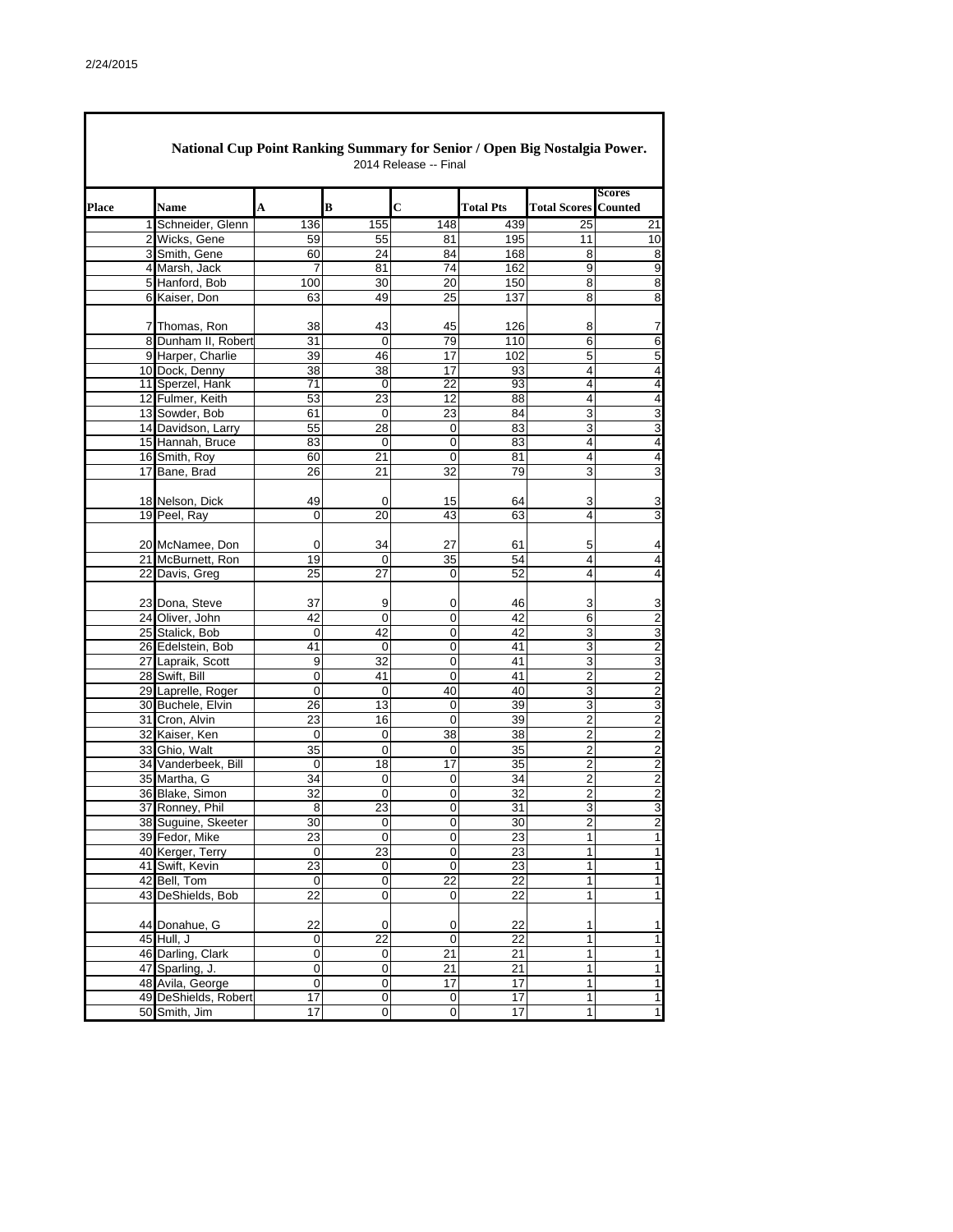|              |                                           |                     | National Cup Points Alpha Summary for Senior/Open AMA Power | 2014 Release -- Final |                 |                   |                  |                        |                          |
|--------------|-------------------------------------------|---------------------|-------------------------------------------------------------|-----------------------|-----------------|-------------------|------------------|------------------------|--------------------------|
| <b>Place</b> | Name                                      | 1/2A                | A                                                           | B                     | С               | D                 | <b>Total Pts</b> | Total<br><b>Scores</b> | <b>Scores</b><br>Counted |
|              | 1 Brown, Gerald                           | 78                  | 108                                                         | 42                    | 63              | 44                | 335              | 16                     | 16                       |
|              | 2 Avila, George                           | 0                   | 38                                                          | 57                    | 56              | 21                | 193              | 10                     | 10                       |
|              | 3 Bell, Tom                               | 13                  | 52                                                          | 63                    | 38              | $\mathbf 0$       | 166              | 10                     | 10                       |
|              | 4 Kaiser, Ken                             | 17                  | 68                                                          | 0                     | 21              | 43                | 149              | 8                      | 8                        |
|              | 5 Berry, Dan                              | $\overline{35}$     | 46                                                          | $\overline{0}$        | 51              | $\mathbf 0$       | 132              | 5                      | 5                        |
|              | 6 Thorkildsen, Terry                      | 0                   | 43                                                          | 47                    | 41              | 0                 | 131              | 7                      | 6                        |
|              |                                           |                     |                                                             | 38                    |                 |                   |                  |                        |                          |
|              | 7 Carman, Jeff<br>8 Caton, Charlie        | 0<br>$\overline{0}$ | 0<br>$\Omega$                                               | 22                    | 44<br>41        | 34<br>46          | 116<br>109       | 9<br>5                 | 6<br>5                   |
|              | 9 Thomas, Ron                             | 0                   | 25                                                          | 41                    | 41              | 0                 | 107              | 5                      | 5                        |
|              | 10 Dunham, Robert II                      | 21                  | 0                                                           | 63                    | $\overline{22}$ | 0                 | 106              | 5                      | 5                        |
|              | 11 Ellington, Terry                       | 36                  | 17                                                          | 0                     | 48              | 0                 | 101              | 7                      | 6                        |
|              | 12 Muther, Jim                            | 42                  | 59                                                          | 0                     | 0               | 0                 | 101              | 6                      | 5                        |
|              | 13 Covalt, Richard                        | 0                   | 14                                                          | 47                    | 21              | 18                | 100              | 5                      | 5                        |
|              | 14 Kruse, Matthew                         | 53                  | 32                                                          | 0                     | 0               | 0                 | 85               | 6                      | 6                        |
|              | 15 Hanford, Bob                           | 44                  | 9                                                           | 15                    | 13              | $\overline{0}$    | 81               | 5                      | 5                        |
|              | 16 Sperzel, Hank                          | 9                   | 24                                                          | 22                    | 0               | 26                | 81               | 5                      | 5                        |
|              | 17 Campbell, Joe                          | 40                  | 23                                                          | 17                    | 0               | 0                 | 80               | 5                      | 4                        |
|              |                                           |                     |                                                             |                       |                 |                   |                  |                        |                          |
|              | 18 Marsh, Jack                            | 36                  | 0                                                           | 0                     | 21              | 23                | 80               | 4                      | 4                        |
|              | 19 Thompson, Ronnie                       | 0                   | 29                                                          | 20                    | 8               | 23                | 80               | 4                      | 4                        |
|              |                                           |                     |                                                             |                       |                 |                   |                  |                        |                          |
|              | 20 Kruse, Jim<br>21 Lyne, Mel             | 54<br>35            | 15<br>31                                                    | 0<br>0                | 0               | 0<br>0            | 69               | 4<br>4                 | 4                        |
|              | 22 Parker, Jim                            | 44                  | 0                                                           | $\overline{22}$       | 0<br>0          | 0                 | 66<br>66         | 3                      | 4<br>3                   |
|              |                                           |                     |                                                             |                       |                 |                   |                  |                        |                          |
|              | 23 Dona, Steve                            | 0                   | 0                                                           | 43                    | 22              | 0                 | 65               | 3                      | 3                        |
|              | 24 Hesla, Steve                           | 0                   | 0                                                           | 43                    | 0               | $\overline{22}$   | 65               | 3                      | 3                        |
|              | 25 King, Troy                             | 0                   | 22                                                          | 43                    | 0               | 0                 | 65               | 3                      | 3                        |
|              | 26 Dock, Denny                            | 23                  | 36                                                          | 0                     | 0               | 0                 | 59               | 3                      | 3                        |
|              | 27 Morris, Gil                            | 21                  | 27                                                          | 0                     | 0               | 0                 | 48               | 2                      | $\overline{2}$           |
|              | 28 Kerger, Terry                          | $\overline{25}$     | 21                                                          | 0                     | 0               | $\overline{0}$    | 46               | $\overline{2}$         | $\overline{2}$           |
|              | 29 Seymour, John                          | 46                  | 0                                                           | 0                     | 0               | 0                 | 46               | 2                      | $\overline{c}$           |
|              | 30 Hull, J                                | $\mathbf 0$         | $\overline{23}$                                             | 0                     | 0               | 22                | 45               | 3                      | 3                        |
|              | 31 Edmonson, Dave                         | 44                  | 0                                                           | 0                     | 0               | 0                 | 44               | 3                      | $\overline{c}$           |
|              | 32 Oakins, Gary                           | 43                  | $\overline{0}$                                              | 0                     | 0               | 0                 | 43               | 4                      | $\overline{c}$           |
|              | 33 McBurnett, Ron                         | 0                   | $\mathsf 0$                                                 | 0                     | $\mathbf 0$     | 42                | 42               | $\overline{c}$         | $\overline{\mathbf{c}}$  |
|              | 34 Bartick, Don                           | 41                  | $\overline{0}$                                              | 0                     | 0               | 0                 | 41               | 2                      | $\overline{\mathbf{c}}$  |
|              | 35 Buskell, John                          | 0                   | 39                                                          | 0                     | $\mathbf 0$     | $\mathbf 0$       | 39               | $\overline{2}$         | $\overline{\mathbf{c}}$  |
|              | 36 Miller, Tom                            | 21                  | 0                                                           | 17                    | 0               | 0                 | 38               | 2                      | $\overline{c}$           |
|              | 37 Mollendorf, Joe                        | $\overline{37}$     | 0                                                           | 0                     | 0               | $\mathbf 0$       | $\overline{37}$  | $\mathbf{p}$           | $\overline{c}$           |
|              | 38 Fedor, Mike                            | 23                  | 13                                                          | 0                     | $\mathbf 0$     | 0                 | 36               | $\overline{2}$         | $\overline{2}$           |
|              | 39 Fulmer, Keith                          | 35                  | 0                                                           | 0                     | 0               | 0                 | 35               | $\overline{2}$         | $\overline{c}$           |
|              | 40 Boyd, Ray                              | 21                  | 10                                                          | 0                     | 0               | 0                 | 31               | $\boldsymbol{2}$       | $\overline{c}$           |
|              | 41 Surguine, Skeeter<br>42 Ronney, Philip | 0<br>0              | $\mathsf{O}\xspace$                                         | 17<br>10              | $\pmb{0}$<br>13 | 13<br>$\mathbf 0$ | 30<br>29         | $\boldsymbol{2}$<br>3  | $\overline{2}$           |
|              | 43 Perkins, D                             | 0                   | 6<br>26                                                     | 0                     | 0               | 0                 | 26               | 1                      | 3<br>1                   |
|              |                                           |                     |                                                             |                       |                 |                   |                  |                        |                          |
|              | 44 Parker, Faust                          | 25                  | 0                                                           | 0                     | 0               | 0                 | 25               | 1                      | 1                        |
|              | 45 Troutman, Mark                         | 24                  | $\mathsf 0$                                                 | 0                     | 0               | 0                 | 24               | 1                      | 1                        |
|              | 46 Hannah, Bruce                          | 23                  | 0                                                           | 0                     | 0               | 0                 | 23               | 1                      | 1                        |
|              | 47 Smith, Roy                             | 22                  | 0                                                           | 0                     | 0               | 0                 | 22               | 1                      | 1                        |
|              | 48 Bane, Brad                             | $\overline{0}$      | $\overline{21}$                                             | $\overline{0}$        | $\overline{0}$  | $\overline{0}$    | 21               | 1                      | $\mathbf{1}$             |
|              | 49 Decker, L                              | 0                   | $\mathsf{O}\xspace$                                         | 0                     | 21              | $\overline{0}$    | 21               | 1                      | $\mathbf{1}$             |
|              | 50 Gray, Mel                              | $\overline{21}$     | $\overline{0}$                                              | $\overline{0}$        | $\pmb{0}$       | $\overline{0}$    | $\overline{21}$  | 1                      | $\mathbf{1}$             |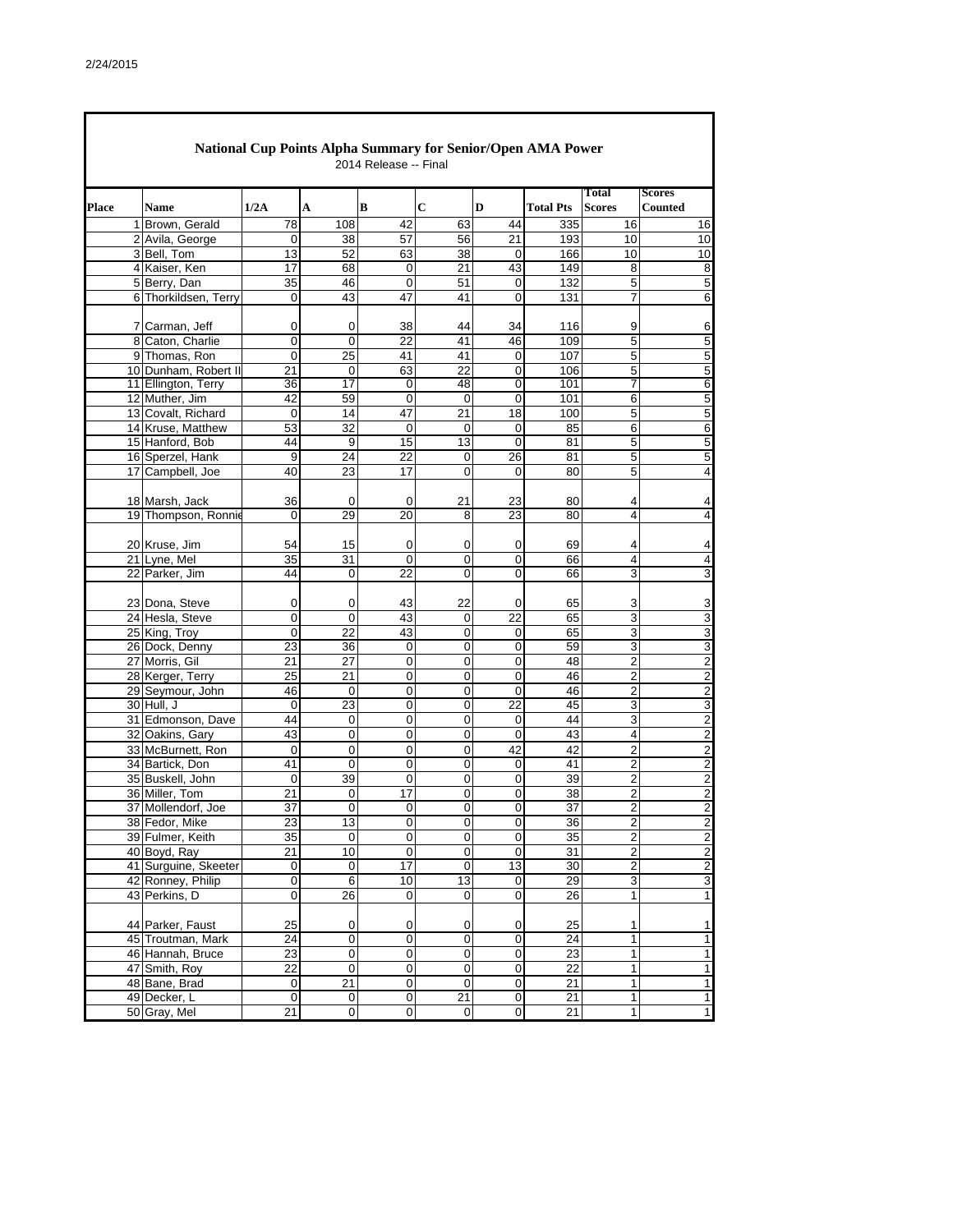|       | National Cup Point Ranking Summary for Senior / Open Classic Power. |                 | 2014 Release -- Final |                |                  |                               |                                  |  |
|-------|---------------------------------------------------------------------|-----------------|-----------------------|----------------|------------------|-------------------------------|----------------------------------|--|
| Place | <b>Name</b>                                                         | 1/2A            | A/B                   | C/D            | <b>Total Pts</b> | <b>Total</b><br><b>Scores</b> | <b>Scores</b><br><b>Counted</b>  |  |
|       | 1 Hanford, Bob                                                      | 124             | 68                    | 107            | 299              | 15                            | 15                               |  |
|       | 2 Brown, Gerald                                                     | 145             | 82                    | 47             | 274              | 14                            | 14                               |  |
|       | 3 Smith, Gene                                                       | 56              | 74                    | 18             | 148              | 8                             | 8                                |  |
|       | 4 Marsh, Jack                                                       | 61              | 21                    | 56             | 138              | 6                             | 6                                |  |
|       | 5 Dunham, R II                                                      | 40              | 58                    | 21             | 119              | 6                             | 6                                |  |
|       | 6 Covalt, Richard                                                   | 0               | 69                    | 40             | 109              | 6                             | 5                                |  |
|       | 7 Thompson, Ronnie                                                  | 31              | 28                    | 27             | 86               | 3                             | 3                                |  |
|       | 8 Avila, George                                                     | 0               | 39                    | 38             | $\overline{77}$  | $\overline{5}$                | 5                                |  |
|       | 9 Lapraik, Scott                                                    | 38              | 38                    | 0              | 76               | 5                             | 4                                |  |
|       | 10 Seymour, John                                                    | 23              | 52                    | 0              | $\overline{75}$  | 4                             | 3                                |  |
|       | 11 Hesla, Steve                                                     | 0               | 69                    | 0              | 69               | 3                             | 3                                |  |
|       | 12 Sperzel, Hank                                                    | 41              | 25                    | 0              | 66               | 5                             | 5                                |  |
|       | 13 Harper, Charlie                                                  | 0               | 54                    | 0              | 54               | 3                             | 3                                |  |
|       | 14 Bell, Tom                                                        | 0               | 22                    | 30             | 52               | 3                             | 3                                |  |
|       | 15 Stewart, Roy                                                     | 0               | 31                    | 21             | 52               | 3                             | 3                                |  |
|       | 16 Mollendorf, Joe                                                  | 51              | 0                     | 0              | 51               | $\overline{\mathbf{c}}$       | $\overline{c}$                   |  |
|       | 17 Bane, Brad                                                       | 16              | 0                     | 32             | 48               | $\overline{2}$                | $\overline{\mathbf{c}}$          |  |
|       |                                                                     |                 |                       |                |                  |                               |                                  |  |
|       | 18 Boyd, Ray                                                        | 9               | 34                    | 0              | 43               | 3                             | 3                                |  |
|       | 19 Monkres, Ronald                                                  | 43              | 0                     | 0              | 43               | $\overline{2}$                | $\overline{c}$                   |  |
|       |                                                                     |                 |                       |                |                  |                               |                                  |  |
|       | 20 Ellington, Terry                                                 | 39<br>18        | 0<br>0                | 0<br>17        | 39               | 2                             | $\overline{c}$<br>$\overline{2}$ |  |
|       | 21 Berry, Dan<br>22 Pangell, Rick                                   | 25              | 10                    | 0              | 35<br>35         | 2<br>2                        | 2                                |  |
|       |                                                                     |                 |                       |                |                  |                               |                                  |  |
|       | 23 Dock, Denny                                                      | 0               | 32                    | 0              | 32               | 2                             | 2                                |  |
|       | 24 Smith, Roy                                                       | 32              | 0                     | 0              | 32               | 2                             | $\boldsymbol{2}$                 |  |
|       | 25 King, Troy                                                       | 0               | 31                    | 0              | 31               | $\overline{2}$                | $\overline{c}$                   |  |
|       | 26 Schneider, Glenn                                                 | 14              | 15                    | 0              | 29               | $\overline{2}$                | $\overline{2}$                   |  |
|       | 27 Surguine, Skeeter                                                | 0               | 10                    | 19             | 29               | 2                             | $\overline{c}$                   |  |
|       | 28 Pailet, Jean                                                     | 26              | 0                     | 0              | 26               | 1                             | $\overline{1}$                   |  |
|       | 29 Fulmer, Keith                                                    | 25              | 0                     | 0              | 25               | 1                             | 1                                |  |
|       | 30 Bocckinfuso, Jim                                                 | 0               | 23                    | 0              | $\overline{23}$  | 1                             | $\mathbf{1}$                     |  |
|       | 31 Coker, Vaun                                                      | 0               | 0                     | 23             | 23               | 1                             | 1                                |  |
|       | 32 Martin, Brandon                                                  | 23              | 0                     | 0              | $\overline{23}$  | $\mathbf{1}$                  | $\overline{1}$                   |  |
|       | 33 Jennings, Jim                                                    | 22              | 0                     | 0              | 22               | 1                             | 1                                |  |
|       | 34 Sowder, Bob                                                      | 0               | 0                     | 22             | 22               | 1                             | 1                                |  |
|       | 35 Caldwell, Karl                                                   | 21              | 0                     | 0              | 21               | 1                             | $\mathbf{1}$                     |  |
|       | 36 Hook, Drake                                                      | 0               | 21                    | 0              | 21               | 1                             | 1                                |  |
|       | 37 Muther, Jim                                                      | $\overline{21}$ | 0                     | 0              | $\overline{21}$  | 1                             | 1                                |  |
|       | 38 Waldner, Arnold                                                  | 21              | 0                     | 0              | 21               | 1                             | 1                                |  |
|       | 39 Kruse, Jim                                                       | 20              | 0                     | 0              | 20               | 1                             | $\overline{1}$                   |  |
|       | 40 Nelson, Paul                                                     | 20<br>$\pmb{0}$ | 0<br>20               | 0<br>0         | 20<br>20         | 1<br>$\overline{1}$           | 1<br>$\overline{1}$              |  |
|       | 41 Seymour, Zach<br>42 Rohrstaff, Al                                | 18              | 0                     | 0              | 18               | 1                             | 1                                |  |
|       | 43 Miller, Tom                                                      | 0               | 17                    | 0              | 17               | 1                             | $\mathbf{1}$                     |  |
|       |                                                                     |                 |                       |                |                  |                               |                                  |  |
|       | 44 Blake, Simon                                                     | 15              | 0                     | 0              | 15               | 1                             | 1                                |  |
|       | 45 Kruse, Matthew                                                   | 15              | 0                     | 0              | 15               | $\mathbf{1}$                  | 1                                |  |
|       | 46 Skelly, Paul                                                     | 13              | 0                     | 0              | 13               | $\mathbf{1}$                  | 1                                |  |
|       | 47 Strengell, Eric                                                  | 13              | 0                     | 0              | 13               | 1                             | 1                                |  |
|       | 48 Gaylor, Tom                                                      | 10              | 0                     | 0              | 10               | $\overline{1}$                | $\overline{1}$                   |  |
|       | 49 Whitford, Lyle                                                   | 10              | 0                     | 0              | 10               | 1                             | 1                                |  |
|       | 50 Reuter, Bill                                                     | $\pmb{0}$       | 9                     | $\overline{0}$ | 9                | $\overline{1}$                | $\overline{\mathbf{1}}$          |  |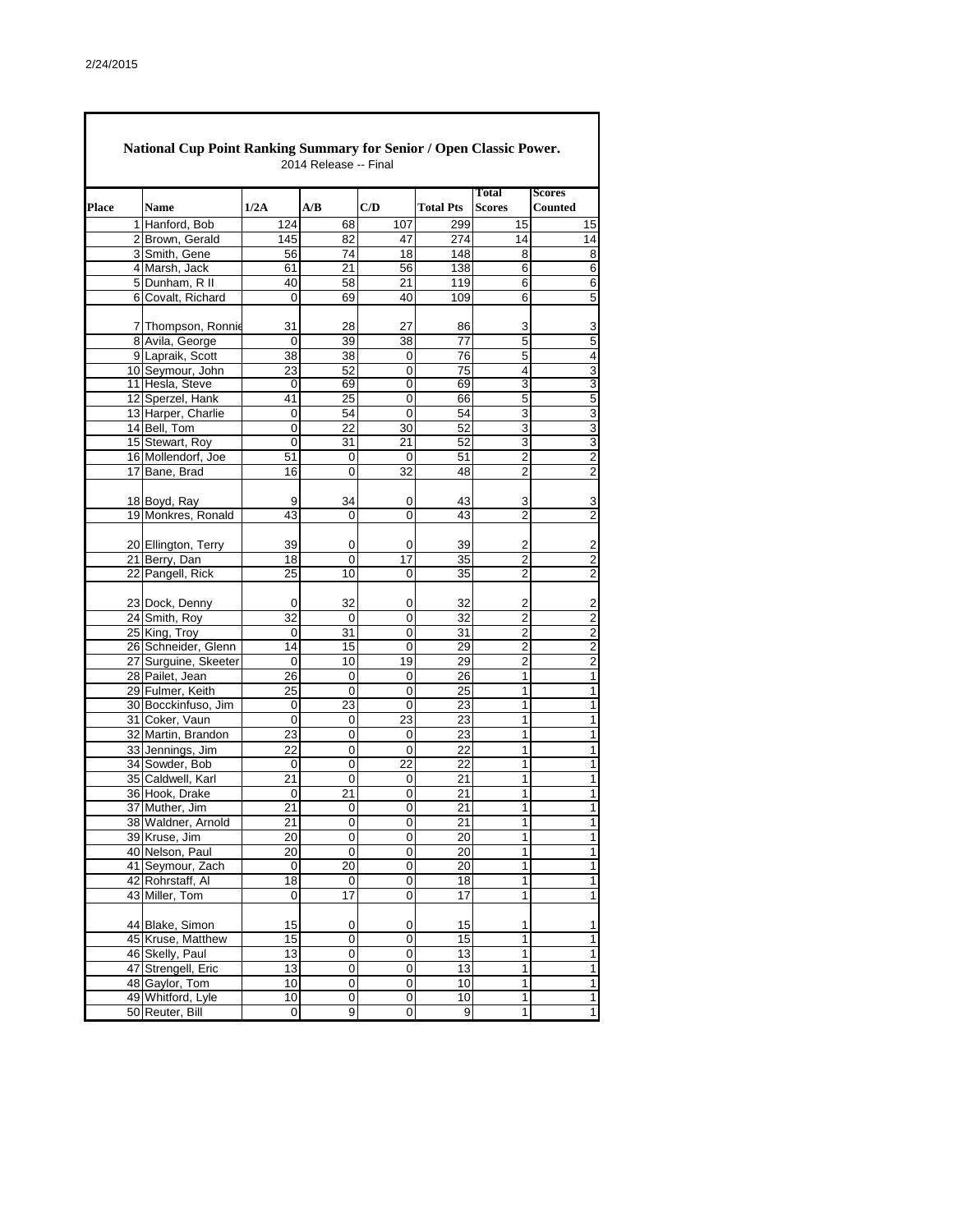$\mathsf \Gamma$ 

|              |                                       |             | 2014 Release -- Final |                  |                  |                               |                          |
|--------------|---------------------------------------|-------------|-----------------------|------------------|------------------|-------------------------------|--------------------------|
| <b>Place</b> | Name                                  | $P-30$      | Moffett               | <b>Mulvihill</b> | <b>Total Pts</b> | <b>Total</b><br><b>Scores</b> | <b>Scores</b><br>Counted |
|              | 1 Hanford, Bob                        | 89          | 64                    | 42               | 195              | 10                            | 9                        |
|              | 2 Sechrist, David                     | 48          | 84                    | 33               | 165              | 9                             | 7                        |
|              | 3 DeLoach, Don                        | 112         | 0                     | $\overline{37}$  | 149              | $\overline{6}$                | 6                        |
|              | 4 Masterman, Paul                     | 96          | 0                     | 22               | 118              | 5                             | 5                        |
|              | 5 Murphy, Jerry                       | 59          | 0                     | 53               | 112              | 6                             | 6                        |
|              | 6 Powell, Chuck                       | 95          | 0                     | 14               | 109              | 7                             | 7                        |
|              | 7 Gurcan, Ates                        | 68          | 0                     | 38               | 106              | 9                             | 5                        |
|              | 8 O'Reilly, Jim                       | 8           | 60                    | $\overline{37}$  | 105              | $\overline{6}$                | 6                        |
|              | 9 Hauk, Robert                        | 74          | 0                     | 26               | 100              | 5                             | 4                        |
|              | 10 Sneed, Ed                          | 0           | 39                    | 61               | 100              | 6                             | 5                        |
|              | 11 Perkins, Frank                     | 94          | 0                     | 0                | 94               | 3                             | 3                        |
|              | 12 Dona, Gordon                       | 49          | 0                     | 40               | 89               | 5                             | 4                        |
|              | 13 Braun, Dave                        | 41          | 0                     | 47               | 88               | 8                             | 4                        |
|              | 14 Kamla, John                        | 42          | 0                     | 43               | 85               | 4                             | 4                        |
|              | 15 Edmonson, Dave                     | 42          | 0                     | 41               | 83               | 6                             | $\overline{4}$           |
|              | 16 Bartick, Don                       | 45          | 0                     | 37               | 82               | 6                             | 5                        |
|              | 17 Moseley, Jim                       | 25          | 21                    | 34               | 80               | 4                             | 4                        |
|              | 18 Brooks, Clint                      | 75          | 0                     | 0                | 75               | 4                             | 3                        |
|              | 19 Brown, Gerald                      | $\mathbf 0$ | 17                    | 58               | 75               | 4                             | 4                        |
|              |                                       |             |                       |                  |                  |                               |                          |
|              | 20 Fedor, Mike                        | 70          | 0                     | 0                | 70               | 3                             | 3                        |
|              | 21 Konefes, Ed                        | 30          | 16                    | 23               | 69               | 4                             | 4                        |
|              | 22 Williams, Joe                      | 0           | 26                    | 38               | 64               | 4                             | 4                        |
|              | 23 Vernon, Ted                        | 28          | 0                     | 35               | 63               | 5                             | 4                        |
|              | 24 Gaylor, Tom                        | 61          | 0                     | 0                | 61               | 4                             | 3                        |
|              | 25 Romak, Bud                         | 0           | 0                     | 59               | 59               | $\overline{2}$                | 2                        |
|              |                                       | 57          | $\mathbf 0$           | 0                | $\overline{57}$  | $\overline{2}$                | $\overline{2}$           |
|              | 26 Markos, Chuck<br>27 Griffith, Earl | 40          | 11                    | 5                | 56               | 4                             |                          |
|              |                                       | 53          |                       | 0                |                  | 5                             | 4                        |
|              | 28 Wicks, Vicki                       |             | 0                     |                  | 53               |                               | $\overline{4}$           |
|              | 29 Koran, Bill                        | 50          | 0                     | 0                | 50               | 2                             | $\overline{c}$           |
|              | 30 Seymor, John                       | 49          | 0                     | 0                | 49               | $\overline{2}$                | $\overline{c}$           |
|              | 31 Rousseau, Don                      | 30          | 0                     | 18               | 48               | 3                             | 3                        |
|              | 32 Colson, Steve                      | 47          | 0                     | 0                | 47               | 4                             | $\overline{\mathbf{c}}$  |
|              | 33 Gannon, William                    | 28          | 0                     | 18               | 46               | 3                             | 3                        |
|              | 34 Juel, Tom                          | 46          | 0                     | 0                | 46               | 2                             | $\overline{c}$           |
|              | 35 Saimo, S                           | 25          | 0                     | 21               | 46               | $\overline{2}$                | $\overline{c}$           |
|              | 36 Gregory, Roger                     | 0           | 21                    | 24               | 45               | 2                             | $\overline{\mathbf{c}}$  |
|              | 37 Shailor, John                      | 0           | 0                     | 45               | 45               | 1                             | 1                        |
|              | 38 Zarate. Ding                       | 44          | 0                     | $\overline{0}$   | 44               | 5                             | $\overline{2}$           |
|              | 39 Vollmer, Al                        | 42          | $\mathbf 0$           | $\mathbf 0$      | 42               | $\overline{2}$                | $\overline{2}$           |
|              | 40 Berry, Dan                         | 17          | 0                     | 23               | 40               | $\overline{2}$                | $\overline{c}$           |
|              | 41 Bower, Mike                        | 39          | 0                     | 0                | 39               | $\overline{2}$                | $\overline{\mathbf{c}}$  |
|              | 42 Mills, David                       | 39          | 0                     | $\overline{0}$   | 39               | $\overline{1}$                | $\overline{1}$           |
|              | 43 Reinhart, Pete                     | 13          | 0                     | 24               | 37               | $\overline{2}$                | $\overline{\mathbf{c}}$  |
|              | 44 Gerspacher, Dave                   | 36          | 0                     | 0                | 36               | 4                             | $\overline{\mathbf{c}}$  |
|              | 45 Kopriva, Tom                       | 36          | 0                     | 0                | 36               | $\overline{2}$                | $\overline{\mathbf{c}}$  |
|              | 46 Marrier, Robert                    | 0           | 0                     | 35               | 35               | 1                             | $\mathbf{1}$             |
|              | 47 Jones, Darold                      | 0           | 0                     | 34               | 34               | $\overline{c}$                | $\overline{c}$           |
|              | 48 Carson, Grant                      | 33          | $\overline{0}$        | $\pmb{0}$        | 33               | $\overline{2}$                | $\overline{c}$           |
|              | 49 Powell, Linda                      | 33          | 0                     | 0                | 33               | 3                             | 3                        |
|              | 50 Ringlien, Andy                     | 33          | 0                     | $\mathbf 0$      | 33               | $\overline{2}$                | $\overline{c}$           |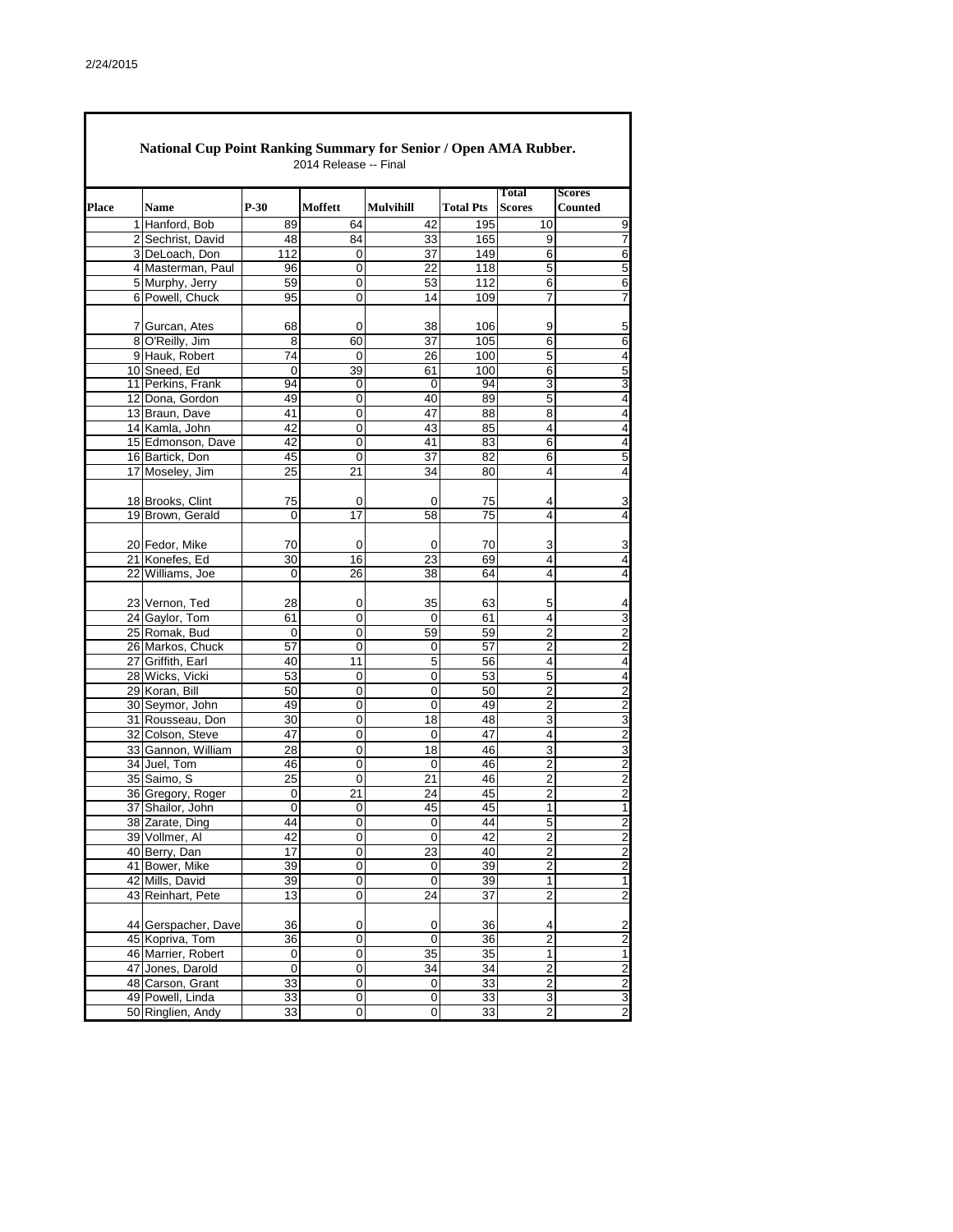|              | National Cup Point Ranking Summary for Senior / Open Glider. |             | 2014 Release -- Final |                   |                  |                                  |                                 |
|--------------|--------------------------------------------------------------|-------------|-----------------------|-------------------|------------------|----------------------------------|---------------------------------|
| <b>Place</b> | <b>Name</b>                                                  | <b>HLG</b>  | CLG                   | <b>Towline</b>    | <b>Total Pts</b> | Total<br><b>Scores</b>           | <b>Scores</b><br><b>Counted</b> |
|              | 1 Batiuk, Tim                                                | 149         | 202                   | 153               | 504              | 25                               | 20                              |
|              | 2 Covington, Mark                                            | 167         | 136                   | 84                | 387              | 22                               | 18                              |
|              | 3 Powell, Chuck                                              | 117         | 63                    | 141               | 321              | 20                               | 17                              |
|              | 4 Buddenbohm, Star                                           | 79          | 140                   | 40                | 259              | 11                               | 11                              |
|              | 5 Hines, Lee                                                 | 76          | 141                   | 0                 | 217              | 13                               | 13                              |
|              | 6 DeLoach, Don                                               | 101         | 0                     | 65                | 166              | 8                                | 8                               |
|              | 7 Pivonka, Jace                                              | 101         | 58                    | 0                 | 159              | 10                               | 8                               |
|              | 8 Koran, Bill                                                | 52          | 69                    | 34                | 155              | 9                                | 8                               |
|              | 9 Schlarb, Bill                                              | 71          | 40                    | 34                | 145              | 9                                | 7                               |
|              | 10 Ferrario, Rocco                                           | $\mathbf 0$ | $\overline{123}$      | $\mathbf 0$       | 123              | 4                                | $\overline{4}$                  |
|              | 11 Pelatowski, E                                             | 62          | 57                    | 0                 | 119              | 9                                | 6                               |
|              | 12 Vollmer, Al                                               | $\mathbf 0$ | 116                   | $\mathbf 0$       | 116              | 7                                | 5                               |
|              | 13 Grawberg, Bruce                                           | 42          | 31                    | 28                | 101              | 10                               | 6                               |
|              | 14 Reynolds, Todd                                            | 98          | 0                     | 0                 | 98               | 5                                | 5                               |
|              | 15 Pelatowski, Larry                                         | 34          | 57                    | 0                 | 91               | 5                                | 5                               |
|              | 16 Bauer, Ken                                                | 51          | 36                    | 0                 | 87               | 5                                | 5                               |
|              | 17 Edmonson, Dave                                            | 43          | 43                    | 0                 | 86               | 8                                | 4                               |
|              | 18 Bevan, David                                              |             |                       |                   |                  |                                  |                                 |
|              | 19 Morris, Bob                                               | 44<br>44    | 36<br>36              | 0<br>0            | 80<br>80         | 6<br>4                           | 5<br>4                          |
|              |                                                              |             |                       |                   |                  |                                  |                                 |
|              | 20 Ringlien, Andy                                            | 40          | 39                    | 0                 | 79               | 4                                | 4                               |
|              | 21 Gustafson, Tom                                            | 36          | $\boldsymbol{0}$      | 42                | 78               | 5                                | 4                               |
|              | 22 Martha, G                                                 | 26          | 38                    | 13                | 77               | 4                                | 4                               |
|              |                                                              |             |                       |                   |                  |                                  |                                 |
|              | 23 Gerspacher, Dave                                          | 50          | 24                    | 0                 | 74               | 6                                | 3                               |
|              | 24 Peadon, Tom<br>25 Morris, G                               | 49<br>42    | 24<br>$\mathbf 0$     | $\mathbf 0$<br>28 | 73<br>70         | 4<br>4                           | $\overline{4}$<br>4             |
|              | 26 Reuter, Bill                                              | 27          | 25                    | 18                | 70               | 5                                | 5                               |
|              | 27 Gray Mel                                                  | 27          | 42                    | 0                 | 69               | 5                                | 4                               |
|              | 28 Langelius, Jan                                            | 45          | $\mathbf 0$           | 24                | 69               | 3                                | 3                               |
|              | 29 Masterman, Fran                                           | 0           | 67                    | 0                 | 67               | 5                                | 3                               |
|              | 30 Berry, Dan                                                | 49          | $\mathbf 0$           | $\overline{17}$   | 66               | 3                                | 3                               |
|              | 31 Dunham, Robert II                                         | 14          | 49                    | 0                 | 63               | 4                                | 4                               |
|              | 32 Perkins, Frank                                            | 42          | 19                    | $\mathbf 0$       | 61               | 3                                | 3                               |
|              | 33 Bandy, Andy                                               | 34          | 25                    | 0                 | 59               | 4                                | 4                               |
|              | 34 Duke, Bill                                                | 32          | 27                    | 0                 | 59               | 4                                | $\overline{4}$                  |
|              | 35 Tarcher, Ben                                              | 22          | 36                    | 0                 | 58               | $\overline{7}$                   | 5                               |
|              | 36 Vernon, Ted                                               | 23          | 35                    | 0                 | 58               | 4                                | 4                               |
|              | 37 Fedor, Mike                                               | 32          | 23                    | 0                 | 55               | 4                                | Δ                               |
|              | 38 Kopriva, Tom                                              | 24          | 31                    | 0                 | 55               | 3                                | 3                               |
|              | 39 Schubert, Herb                                            | 9           | 21                    | 22                | 52               | 3                                | 3                               |
|              | 40 Oliver, John                                              | 0           | 50                    | 0                 | 50               | 4                                | $\overline{c}$                  |
|              | 41 Nippert, Vic<br>42 Pecenkovic, Enis                       | 0<br>0      | 48                    | 0                 | 48               | $\overline{2}$<br>$\overline{c}$ | $\overline{2}$                  |
|              | 43 Andrews, Jean                                             | 0           | 0<br>46               | 48<br>0           | 48<br>46         | 4                                | 2<br>$\overline{\mathbf{c}}$    |
|              |                                                              |             |                       |                   |                  |                                  |                                 |
|              | 44 Colson, S                                                 | 0           | 22                    | 23                | 45               | 2                                | $\overline{\mathbf{c}}$         |
|              | 45 Fedor, Jeff                                               | 44          | 0                     | 0                 | 44               | $\overline{c}$                   | $\overline{\mathbf{c}}$         |
|              | 46 Kremptz, Kurt                                             | 0           | 44                    | 0                 | 44               | 1                                | 1                               |
|              | 47 Novak, E                                                  | 0           | 9                     | 35                | 44               | 3                                | 3                               |
|              | 48 Powell, Linda                                             | 0           | 43                    | 0                 | 43               | $\overline{3}$                   | 3                               |
|              | 49 Grell, Glenn                                              | 9           | 33                    | 0                 | 42               | 3                                | 3                               |
|              | 50 Bertrand, Dick                                            | $\mathbf 0$ | $\pmb{0}$             | 40                | 40               | $\overline{2}$                   | $\overline{\mathbf{c}}$         |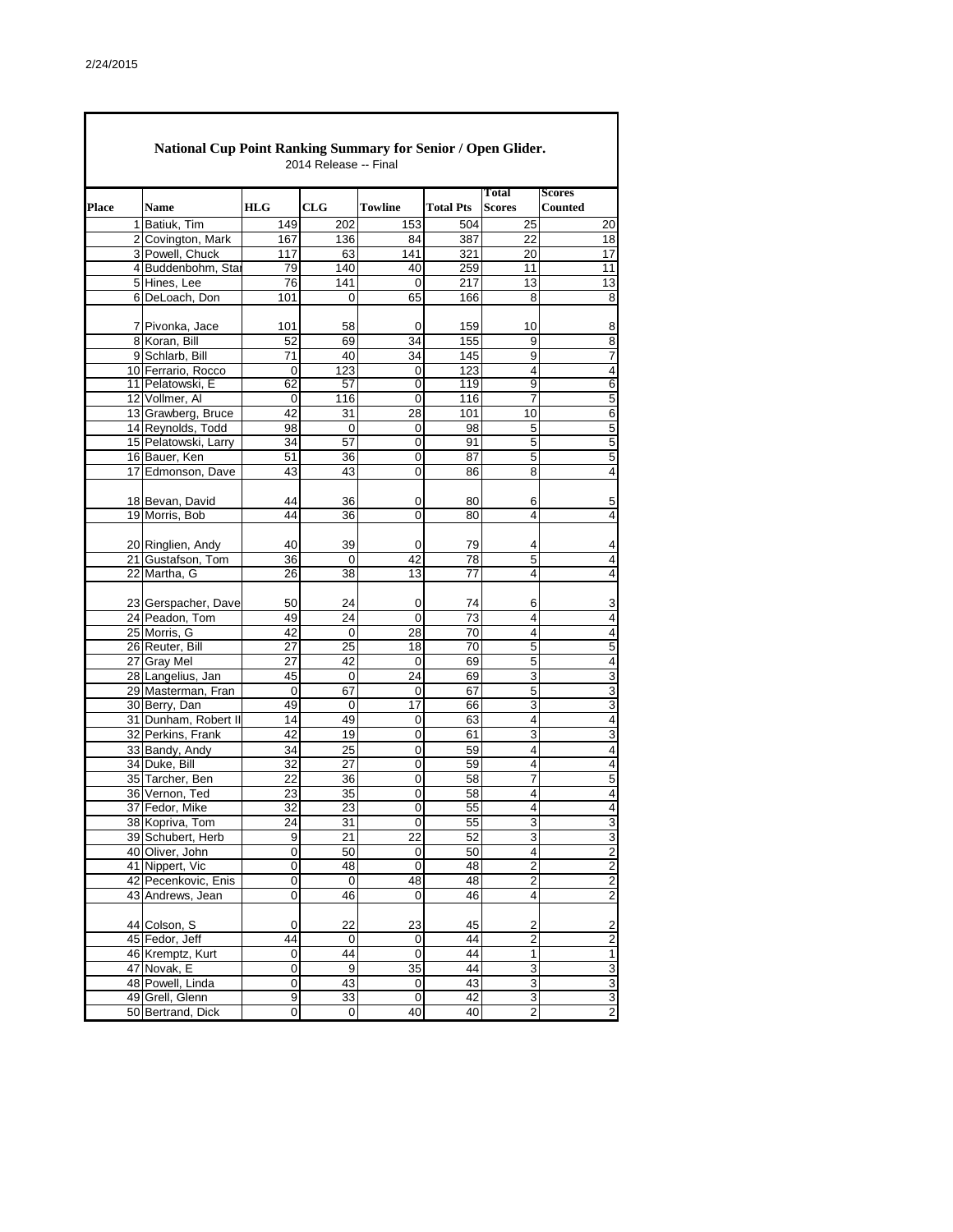$\Gamma$ 

|              | <b>National Cup Point Ranking Summary for Senior / Open NOS Rubber.</b> |           | 2014 Release -- Final |                |                     |                               |                         |
|--------------|-------------------------------------------------------------------------|-----------|-----------------------|----------------|---------------------|-------------------------------|-------------------------|
| <b>Place</b> | <b>Name</b>                                                             | Small     | Large                 |                | 0 Total Pts         | <b>Total</b><br><b>Scores</b> | <b>Scores Counted</b>   |
|              | 1 Hanford, Bob                                                          | 101       | 97                    | 0              | 198                 | 10                            | 10                      |
|              | 2 DeLoach, Don                                                          | 88        | 21                    | 0              | 109                 | 5                             | 5                       |
|              | 3 Grell, Glenn                                                          | 17        | 74                    | 0              | 91                  | 6                             | 5                       |
|              | 4 Swift, Bill                                                           | 26        | 46                    | $\mathbf 0$    | 72                  | 3                             | 3                       |
|              | 5 Hauk, Robert                                                          | 66        | 0                     | 0              | 66                  | 3                             | 3                       |
|              | 6 Sneed, Ed                                                             | 15        | 50                    | 0              | 65                  | $\overline{5}$                | 4                       |
|              | 7 Powell, Chuck                                                         | 60        | 0                     | 0              | 60                  | 4                             | 4                       |
|              | 8 O'Reilly, Jim                                                         | 42        | 17                    | 0              | 59                  | 3                             | 3                       |
|              | 9 Brown, Gerald                                                         | 40        | 17                    | 0              | 57                  | 3                             | $\overline{3}$          |
|              | 10 Hardin, Ed                                                           | 35        | 20                    | 0              | 55                  | $\overline{2}$                | $\overline{2}$          |
|              | 11 Andrews, Jean                                                        | 36        | 17                    | 0              | 53                  | 3                             | $\overline{3}$          |
|              | 12 Williams, Joe                                                        | 0         | 50                    | 0              | 50                  | 3                             | 3                       |
|              | 13 Carson, Grant                                                        | 48        | $\mathbf 0$           | 0              | 48                  | 3                             | $\overline{3}$          |
|              | 14 Romak, Bud                                                           | 21        | 27                    | 0              | 48                  | $\overline{2}$                | $\overline{2}$          |
|              | 15 Strang, D                                                            | 0         | 42                    | 0              | 42                  | $\overline{\mathbf{c}}$       | $\overline{2}$          |
|              | 16 Schnobrich, John                                                     | 16        | 25                    | 0              | 41                  | $\overline{c}$                | $\overline{\mathbf{c}}$ |
|              | 17 Mayea, Mike                                                          | 0         | 40                    | 0              | 40                  | $\overline{\mathbf{c}}$       | $\overline{2}$          |
|              | 18 Pope, Ray                                                            | 39        | 0                     | 0              | 39                  | 3                             | $\overline{\mathbf{c}}$ |
|              | 19 Dunham, R II                                                         | 0         | 38                    | 0              | 38                  | 2                             | $\mathbf 2$             |
|              |                                                                         |           |                       |                |                     |                               |                         |
|              | 20 Ferwerda, Jim                                                        | 26        | 12                    | 0              | 38                  | 2                             | $\overline{c}$          |
|              | 21 Pishnery, Dave                                                       | 36        | $\mathbf 0$           | 0              | 36                  | $\overline{2}$                | $\mathbf 2$             |
|              | 22 Vernon, Ted                                                          | 0         | 36                    | 0              | 36                  | 3                             | $\boldsymbol{2}$        |
|              | 23 Pratt, John                                                          | 0         | 34                    | 0              | 34                  | 2                             | $\overline{\mathbf{c}}$ |
|              | 24 Clemens, Bob                                                         | 31        | 0                     | 0              | 31                  | 2                             | $\overline{2}$          |
|              | 25 Marier, Robert                                                       | 30        | 0                     | 0              | 30                  | 1                             | $\overline{1}$          |
|              | 26 Mills, David                                                         | 25        | 0                     | 0              | 25                  | 1                             | 1                       |
|              | 27 Moseley, J                                                           | 23        | 0                     | 0              | 23                  | 1                             | 1                       |
|              | 28 Gurcan, Ates                                                         | 0         | 22                    | 0              | 22                  | 1                             | 1                       |
|              | 29 Masterman, Paul                                                      | 22        | 0                     | 0              | 22                  | 1                             | 1                       |
|              | 30 Reynolds, Randy                                                      | 0         | 22                    | 0              | 22                  | 1                             | $\mathbf{1}$            |
|              | 31 Bresnan, Joe                                                         | 0         | 21                    | 0              | 21                  | 1                             | 1                       |
|              | 32 Konefes, Ed                                                          | 21        | 0                     | 0              | 21                  | 1                             | 1                       |
|              | 33 Timco, Al                                                            | 18        | 0                     | 0              | 18                  | 1                             | 1                       |
|              | 34 Gerszewski, Jim                                                      | 0         | 17                    | 0              | 17                  | 1                             | 1                       |
|              | 35 Kopriva, Tom                                                         | 0         | 17                    | 0              | 17                  | 1                             | $\mathbf{1}$            |
|              | 36 Likely, Al                                                           | 17        | 0                     | 0              | 17                  | 1                             | 1                       |
|              | 37 Sullivan, Patrick                                                    | 17        | 0                     | 0              | 17                  | 1                             | $\mathbf{1}$            |
|              | 38 Garcan, Ates                                                         | 0         | 13                    | $\overline{0}$ | 13                  | 1                             | 1                       |
|              | 39 Powell, Linda                                                        | 13        | $\overline{0}$        | 0              | 13                  | 1                             | 1                       |
|              | 40 Stewart, Roy                                                         | $\pmb{0}$ | $\overline{a}$        | 0              | 13                  | 1                             | $\overline{1}$          |
|              | 41 Schmidt, Bill                                                        | 10        | $\overline{0}$        | $\pmb{0}$      | 10                  | 1                             | 1                       |
|              | 42 Gaylor, Tom                                                          | 9         | $\pmb{0}$             | $\overline{0}$ | 9                   | $\overline{1}$                | $\overline{1}$          |
|              | 43 Norval, Larry                                                        | 0         | 6                     | 0              | 6                   | 1                             | $\mathbf{1}$            |
|              | 44 Acton, D.                                                            | 0         | 0                     | 0              | 0                   | 0                             | 0                       |
|              | 45 Adams, Dick                                                          | 0         | $\pmb{0}$             | $\mathbf 0$    | 0                   | 0                             | $\pmb{0}$               |
|              | 46 Allnutt, Peter                                                       | 0         | $\overline{0}$        | $\overline{0}$ | 0                   | 0                             | 0                       |
|              | 47 Alvis, M                                                             | 0         | 0                     | 0              | 0                   | 0                             | $\pmb{0}$               |
|              | 48 Anders, J                                                            | 0         | 0                     | $\pmb{0}$      | 0                   | 0                             | $\pmb{0}$               |
|              | 49 Anderson, J                                                          | 0         | 0                     | $\pmb{0}$      | $\mathsf{O}\xspace$ | 0                             | $\overline{\mathbf{0}}$ |
|              | 50 Andrade, Paul                                                        | 0         | 0                     | $\mathbf 0$    | $\mathbf 0$         | 0                             | $\pmb{0}$               |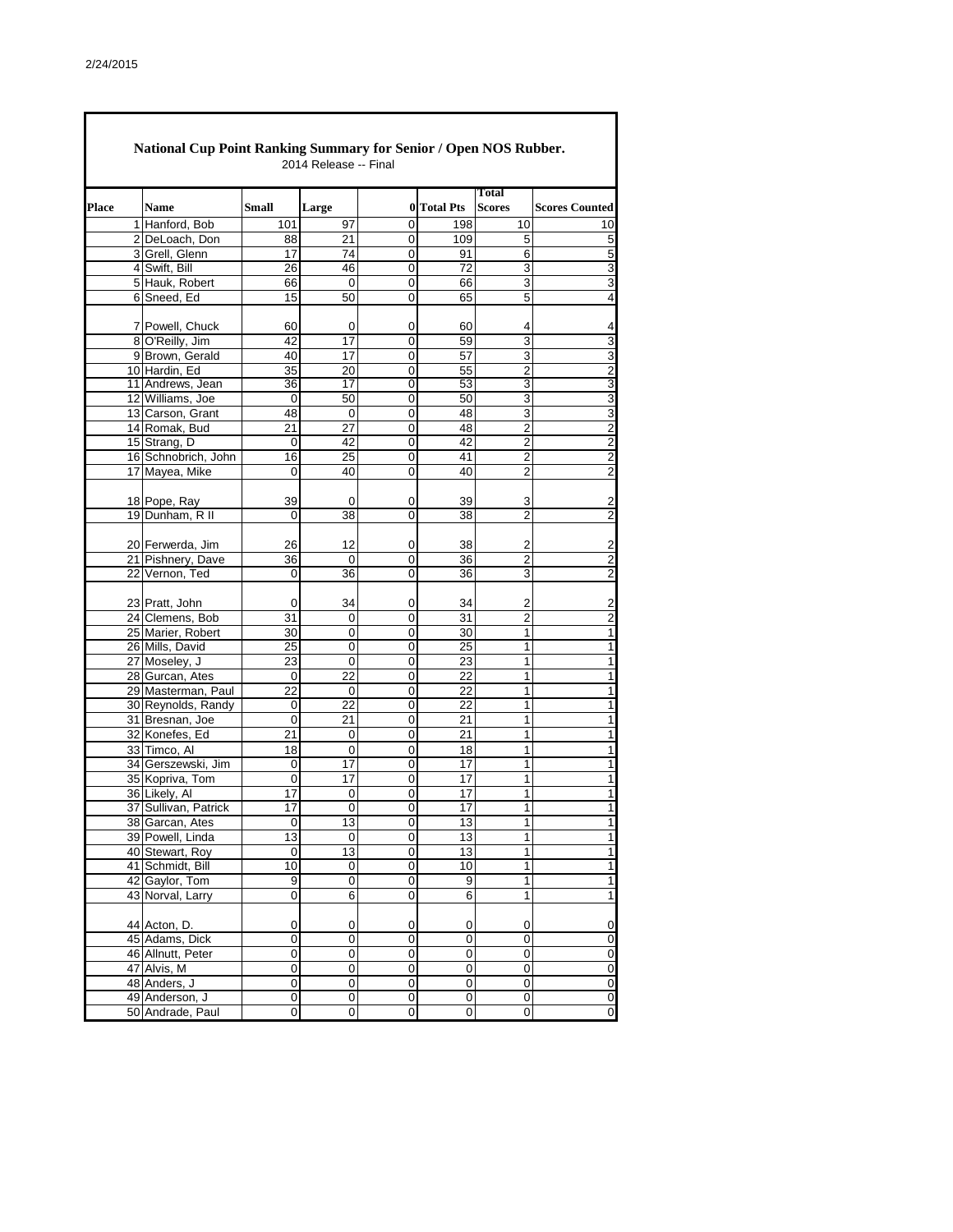|              | <b>National Cup Point Ranking Summary for Senior / Open Electric Power.</b> |                    | 2014 Release -- Final  |                                      |          |                               |                                |
|--------------|-----------------------------------------------------------------------------|--------------------|------------------------|--------------------------------------|----------|-------------------------------|--------------------------------|
| <b>Place</b> | Name                                                                        | E-36               |                        | Electric A Electric B Total Pts      |          | <b>Total</b><br><b>Scores</b> | <b>Scores Counted</b>          |
|              | 1 DeLoach, Don                                                              | 100                | 89                     | 79                                   | 268      | 15                            | 13                             |
|              | 2 Murphy, Jack                                                              | 33                 | 49                     | 63                                   | 145      | 8                             | 8                              |
|              | 3 Covalt, Richard                                                           | 63                 | 67                     | 11                                   | 141      | 8                             | $\overline{7}$                 |
|              | 4 Ivers, Dick Sr                                                            | 99                 | $\boldsymbol{0}$       | 30                                   | 129      | 5                             | 5                              |
|              | 5 Hines, Lee                                                                | 71                 | 22                     | 17                                   | 110      | $\overline{7}$                | 7                              |
|              | 6 Lapraik, Scott                                                            | 97                 | 13                     | $\mathbf{0}$                         | 110      | 4                             | $\overline{4}$                 |
|              |                                                                             |                    |                        |                                      |          |                               |                                |
|              | 7 Buddenbohm, Stan                                                          | 72                 | 27                     | 0                                    | 99       | 4                             | 4                              |
|              | 8 Brooks, Clint                                                             | 72                 | 25                     | $\overline{0}$                       | 97       | $\overline{4}$                | $\overline{4}$                 |
|              | 9 Hannah, Bruce                                                             | 90                 | $\mathbf{0}$           | $\overline{0}$                       | 90       | $\overline{4}$                | $\overline{4}$                 |
|              | 10 Powell, Chuck                                                            | 90                 | $\overline{0}$         | $\overline{0}$                       | 90       | $\overline{4}$                | $\overline{4}$                 |
|              | 11 Hooke, Drake                                                             | 36                 | 15                     | 38                                   | 89       | 6                             | 6                              |
|              | 12 Murphy, Jerry<br>13 Gewain, Matt                                         | 38                 | 29                     | 14                                   | 81<br>76 | 7<br>$\overline{4}$           | 6<br>$\overline{4}$            |
|              | 14 Elder, Dale                                                              | 23<br>$\mathbf{0}$ | 21<br>44               | 32                                   | 70       | 3                             | 3                              |
|              | 15 Jennings, Jim                                                            | 29                 | 40                     | 26<br>$\boldsymbol{0}$               | 69       | 4                             | $\overline{4}$                 |
|              | 16 Ray, Ralph                                                               | 65                 | $\mathbf{0}$           | $\boldsymbol{0}$                     | 65       | 3                             | 3                              |
|              | 17 Hooke, David                                                             | 38                 | 24                     | $\overline{0}$                       | 62       | $\overline{2}$                | $\overline{c}$                 |
|              |                                                                             |                    |                        |                                      |          |                               |                                |
|              | 18 Malkhasyun, Taron                                                        | 58                 | 0                      | $\mathbf{0}$                         | 58       | 3                             | 2                              |
|              | 19 McBride, Duncan                                                          | 17                 | 20                     | 21                                   | 58       | 3                             | 3                              |
|              |                                                                             |                    |                        |                                      |          |                               |                                |
|              | 20 Ashworth, Hayden                                                         | $\theta$           | 29                     | 25                                   | 54       | 2                             | $\overline{2}$                 |
|              | 21 Reynolds, Todd                                                           | 36                 | 10                     | $\mathbf{0}$                         | 46       | 3                             | 3                              |
|              | 22 Masterman, Paul                                                          | 44                 | $\mathbf{0}$           | $\overline{0}$                       | 44       | $\overline{c}$                | $\overline{2}$                 |
|              |                                                                             |                    |                        |                                      |          |                               |                                |
|              | 23 Richardson, Marty                                                        | 26                 | 17                     | $\mathbf{0}$                         | 43       | 3                             | 3                              |
|              | 24 Wegener, Rich                                                            | $\boldsymbol{0}$   | $\boldsymbol{0}$       | 43                                   | 43       | $\overline{2}$                | $\overline{c}$                 |
|              | 25 Cooney, Ralph                                                            | 42                 | $\boldsymbol{0}$       | $\boldsymbol{0}$                     | 42       | 3                             | $\overline{2}$                 |
|              | 26 Nelson, Paul                                                             | 42                 | $\boldsymbol{0}$       | $\mathbf{0}$                         | 42       | $\overline{c}$                | $\overline{c}$                 |
|              | 27 Avla, Yuda                                                               | 41                 | $\overline{0}$         | 0                                    | 41       | $\overline{c}$                | $\overline{2}$                 |
|              | 28 Cover, Hal                                                               | 40                 | $\boldsymbol{0}$       | $\mathbf{0}$                         | 40       | $\mathbf{1}$                  | 1                              |
|              | 29 Borland, Chris                                                           | 38                 | $\boldsymbol{0}$       | $\boldsymbol{0}$                     | 38       | $\overline{c}$                | $\overline{2}$                 |
|              | 30 Sechrist, Dave                                                           | 38                 | $\overline{0}$         | $\overline{0}$                       | 38       | $\overline{c}$                | $\overline{2}$                 |
|              | 31 Powell, Linda                                                            | 35                 | $\boldsymbol{0}$       | $\boldsymbol{0}$                     | 35       | $\overline{2}$                | $\overline{2}$                 |
|              | 32 Hotz, R                                                                  | 34                 | $\boldsymbol{0}$       | $\boldsymbol{0}$                     | 34       | $\overline{c}$                | $\overline{c}$                 |
|              | 33 Tarcher, Ben                                                             | 34                 | $\boldsymbol{0}$       | $\boldsymbol{0}$                     | 34       | 3                             | $\overline{c}$                 |
|              | 34 Tomasch, Andrew                                                          | 33                 | $\boldsymbol{0}$       | $\boldsymbol{0}$                     | 33       | 1                             | 1                              |
|              | 35 Grell, Glenn                                                             | 28                 | $\boldsymbol{0}$       | $\boldsymbol{0}$                     | 28       | $\overline{2}$                | $\overline{c}$                 |
|              | 36 Callas, Mike                                                             | 25                 | $\mathbf{0}$           | $\overline{0}$                       | 25       | 1                             | 1                              |
|              | 37 Ivers, Rich                                                              | 25                 | $\boldsymbol{0}$       | $\boldsymbol{0}$                     | $25\,$   | 1                             | $\mathbf{1}$                   |
|              | 38 Kaiser, Don<br>39 Parker, Julie                                          | 23<br>22           | $\boldsymbol{0}$       | $\boldsymbol{0}$<br>$\boldsymbol{0}$ | 23<br>22 | $\mathbf{2}$                  | $\overline{2}$<br>$\mathbf{1}$ |
|              | 40 Reynolds, Randy                                                          | $\boldsymbol{0}$   | $\boldsymbol{0}$<br>22 | $\boldsymbol{0}$                     | 22       | $\mathbf{1}$<br>$\mathbf{1}$  | $\mathbf{1}$                   |
|              | 41 Heinrich, D                                                              | $\boldsymbol{0}$   | 21                     | $\boldsymbol{0}$                     | 21       | $\mathbf{1}$                  | $\,1\,$                        |
|              | 42 Leppard, Bill                                                            | 20                 | $\boldsymbol{0}$       | $\boldsymbol{0}$                     | 20       | $\mathbf{1}$                  | $\mathbf{1}$                   |
|              | 43 Selick, Graham                                                           | $\boldsymbol{0}$   | $\boldsymbol{0}$       | 20                                   | 20       | 1                             | $\mathbf{1}$                   |
|              |                                                                             |                    |                        |                                      |          |                               |                                |
|              | 44 Malkhasyun, Sevac                                                        | 18                 | $\boldsymbol{0}$       | $\boldsymbol{0}$                     | 18       | $\overline{c}$                | $\overline{c}$                 |
|              | 45 Reinhart, Pete                                                           | 17                 | $\boldsymbol{0}$       | $\mathbf{0}$                         | 17       | $\mathbf{1}$                  | $\mathbf{1}$                   |
|              | 46 Bradley, Jim                                                             | $\boldsymbol{0}$   | $\boldsymbol{0}$       | 16                                   | 16       | 1                             | $\mathbf{1}$                   |
|              | 47 Oldencamp, John                                                          | 13                 | $\boldsymbol{0}$       | $\mathbf{0}$                         | 13       | $\mathbf{1}$                  | $\mathbf{1}$                   |
|              | 48 Pollard, Frank                                                           | 13                 | $\boldsymbol{0}$       | $\overline{0}$                       | 13       | $\mathbf{1}$                  | $\mathbf{1}$                   |
|              | 49 Smith, Dick                                                              | 13                 | $\boldsymbol{0}$       | $\boldsymbol{0}$                     | 13       | 1                             | 1                              |
|              | 50 Thompson, Mike                                                           | 13                 | $\overline{0}$         | $\overline{0}$                       | 13       | 1                             | $\mathbf{1}$                   |
|              |                                                                             |                    |                        |                                      |          |                               |                                |